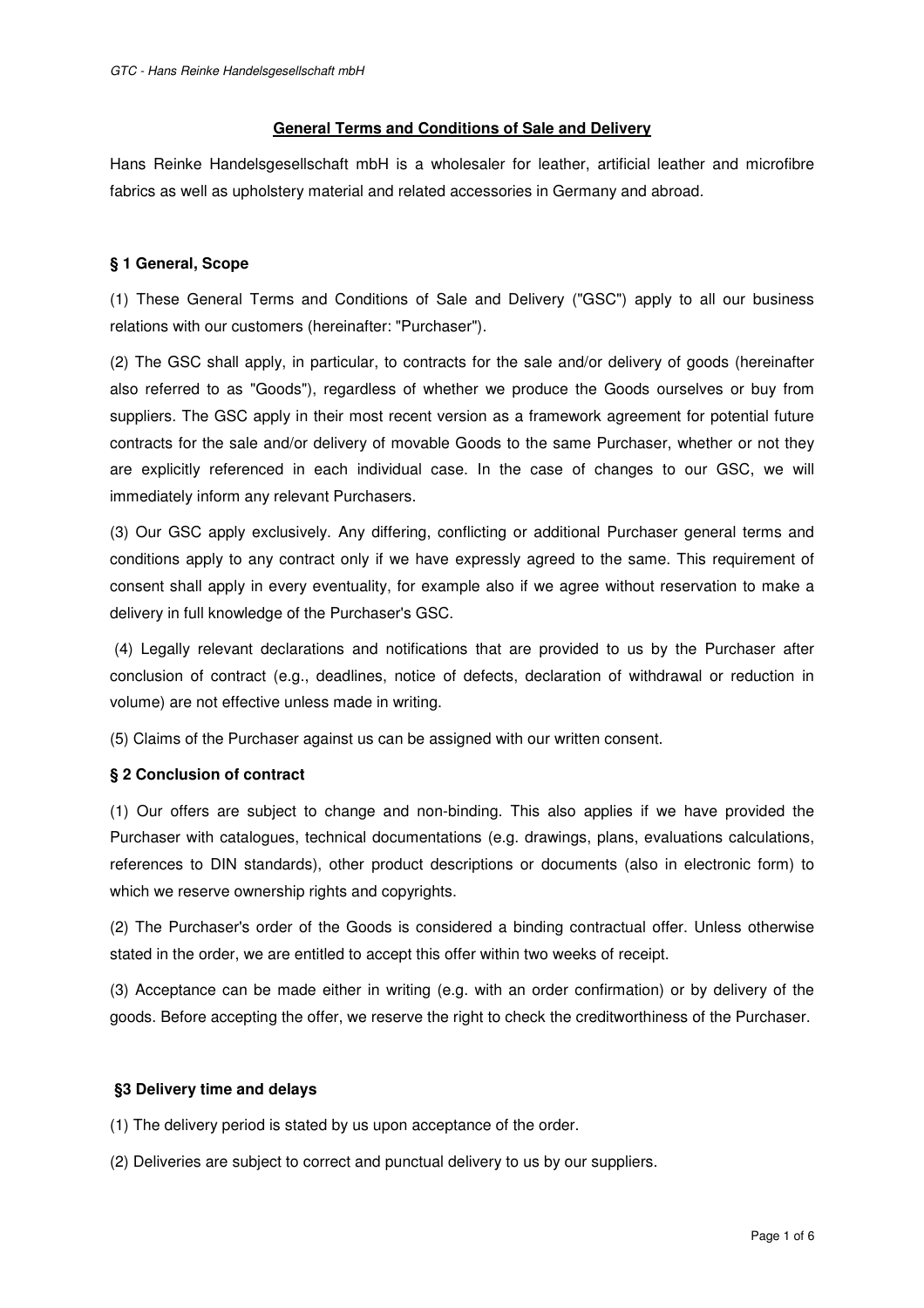(3) Government measures, riots, strikes, lockouts, fire, machine breakdowns, bottlenecks in material or energy supply, transport obstructions and other reasons beyond our control which delay normal production, collection or dispatch are considered "force majeure" and entitle us to postpone the delivery date accordingly. We are obliged to inform the Purchaser immediately of such circumstances if we become aware of them. If a delayed performance is unreasonable for one party due to the aforementioned events, this party is entitled to withdraw from the contract.

(4) If reasonable for the Purchaser, we are entitled to make partial deliveries.

#### **§ 4 Delivery, transfer of risk, inspection, failure to accept delivery, cancellation fees**

(1) Place of performance is the warehouse of Hans Reinke Handelsgesellschaft mbH, 22549 Hamburg, Brandstücken 20. At the Purchaser's request and expense, the Goods may be dispatched (sales shipment) to another destination at the Purchaser's discretion. We are entitled to determine the type of dispatch (in particular transport company, dispatch route, packaging) ourselves. Irrespective of the Purchaser's cost burden for the shipment, we always act - unless otherwise agreed - as a supplier within the meaning of the Value Added Tax Act.

(2) The risk of accidental loss and accidental deterioration of the Goods shall pass to the Purchaser when the Goods are transferred to the Purchaser. However, for sales of Goods to be shipped to the Purchaser, the risk of accidental loss and accidental deterioration of the goods and the risk of delay passes to the Purchaser once the goods are handed over to the forwarder, carrier or other person or organisation carrying out the shipping.

If an acceptance according to § 640 BGB has been agreed, this is decisive for the transfer of risk. For the rest, the statutory provisions of work contract law shall apply as an agreed inspection of the Goods. The handover or inspection shall be deemed rendered even if the Purchaser fails to accept delivery.

(3) If the Purchaser is in default of acceptance, fails to cooperate or if our delivery is delayed for other reasons for which the Purchaser is responsible, we shall be entitled to demand compensation for the resulting damage including additional expenses (e.g. storage costs).

# **§ 5 Pricing and Payment Terms**

(1) Unless otherwise specifically agreed, our current prices in Euro  $(\epsilon)$  in effect at the time the contract is signed shall apply, ex works, plus statutory VAT.

(2) In the case of the sales shipment (§ 4 section 1) The Purchaser bears the transport costs ex warehouse and the costs of any transport insurance requested by the Purchaser. Any duties, fees, taxes and other government levies are payable by the Purchaser. Delivery within the Community territory is made as tax-free intra-Community delivery if a valid VAT identification number is presented at the time of conclusion of the contract.

(3) The purchase price is due and payable within 30 days from invoicing and delivery or acceptance of the Goods. For payment within 10 days after invoicing we grant a 3% discount. However, a discount will only be granted if the customer's account is cleared. The Purchaser agrees to invoices being sent exclusively by e-mail to an e-mail address of the Purchaser known to us.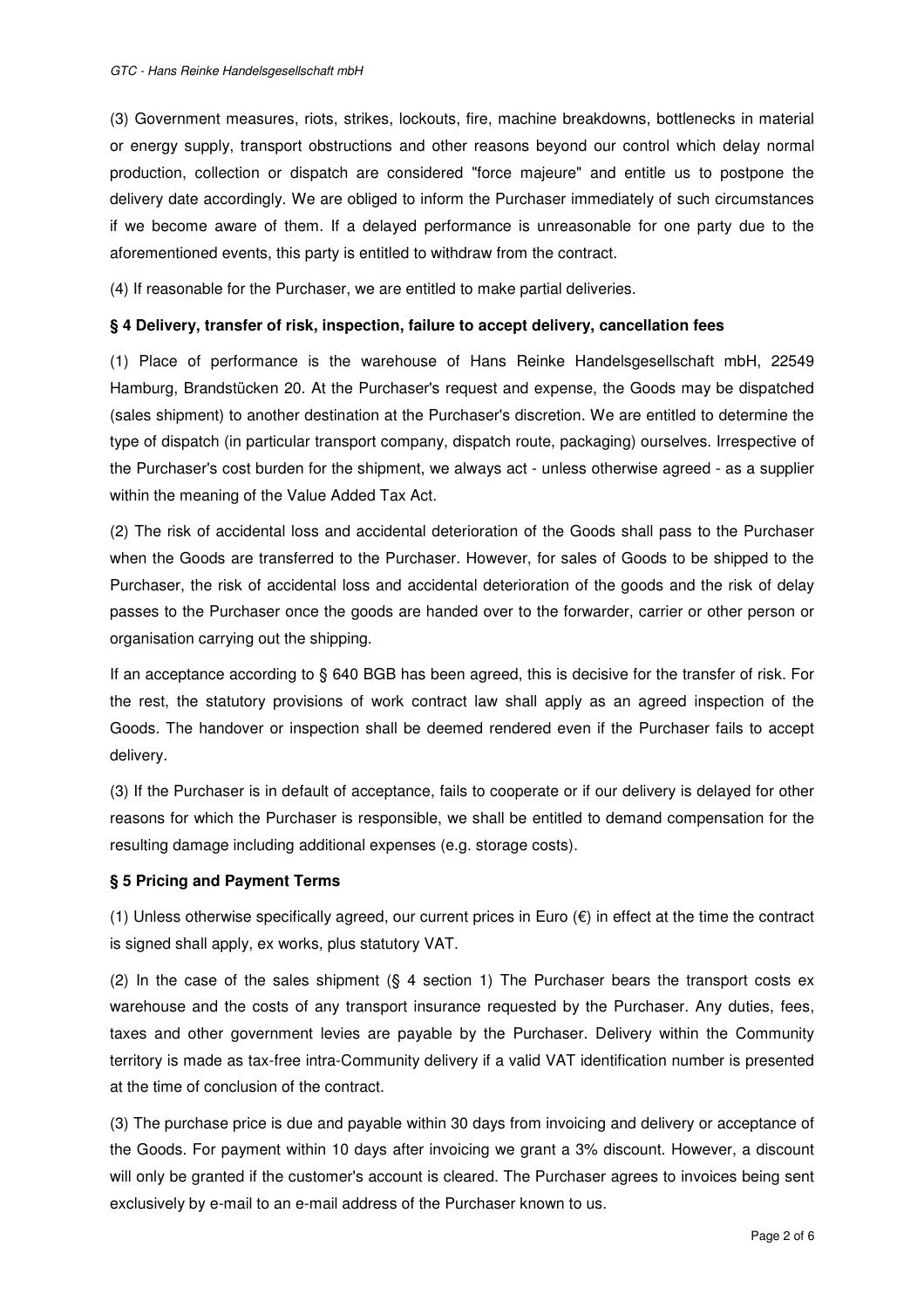(4) Payments by the Purchaser shall, at our dutiful discretion, first be made on the claim due, under several claims due on the one which offers us lower security, under several equally secure on the older debt and at the same age each claim shall be repaid proportionately. § 366 section 1 BGB shall not apply.

(5) If the payment deadline passes without receipt of payment, the Purchaser shall be in default. The purchase price shall bear interest at 9% points above the base interest rate applicable at the time of default. Furthermore, a lump-sum fee of EUR 40.00 will be charged. We reserve the right to claim further delay damages. Our right to claim to the commercial maturity interest (§ 353 HGB) remains unaffected.

(6) The Purchaser shall only have the rights of offsetting and retention if and insofar as their counterclaims are either reciprocal (§ 320 BGB) to the claims asserted by us or are legally established, undisputed or acknowledged by us. Moreover the Purchaser is only entitled to exercise a right of retention if their counterclaim is based on the same contractual relationship.

(7) In the event that we are obliged to perform in advance, we may refuse the performance incumbent on us if it becomes apparent after conclusion of the contract that our claim to the consideration is endangered by the Purchaser's inability to perform. The right to refuse performance shall lapse if the consideration is rendered or security is provided for it. Further details are regulated in § 321 BGB.

# **§ 6 Retention of title**

(1) We shall retain title on all Goods sold until full payment of all present and future claims under the present purchase agreement and all ongoing business transactions (secured claims).

(2) The Goods, subject to retention of title, may not be pledged or assigned as collateral to third parties until full payment of the secured claims is received. The Purchaser must notify us immediately in writing if and to the extent third parties have access to the goods belonging to us.

(3) If the Purchaser acts in breach of contract, in particular if the purchase price due is not paid, we are entitled to withdraw from the contract and to demand the return of the Goods on the basis of the retention of title and withdrawal. If the Purchaser does not pay the purchase price due, we may assert these rights only if we have previously set the Purchaser an appropriate deadline for payment to no avail or if setting such a deadline may be waived according to the provisions of law.

(4) The Purchaser is authorised to resell and/or process the goods subject to retention of title in the normal course of business. In this case, the following provisions also apply:

(a) The retention of title extends to the full value of the products resulting from the processing, mixing or combination of our products, whereby we shall be deemed manufacturer. If, in the case of processing, mixing or connection with Goods of third parties, their ownership rights persist, we acquire co-ownership in the ratio of the invoice values of the processed, mixed or connected Goods. In all other cases, the same shall applies to the resulting product as to the Goods delivered subject to retention of title.

(b) The Purchaser hereby assigns to us the claims arising from the resale of the Goods or the product against third parties as a whole or in the amount of our possible co-ownership share in accordance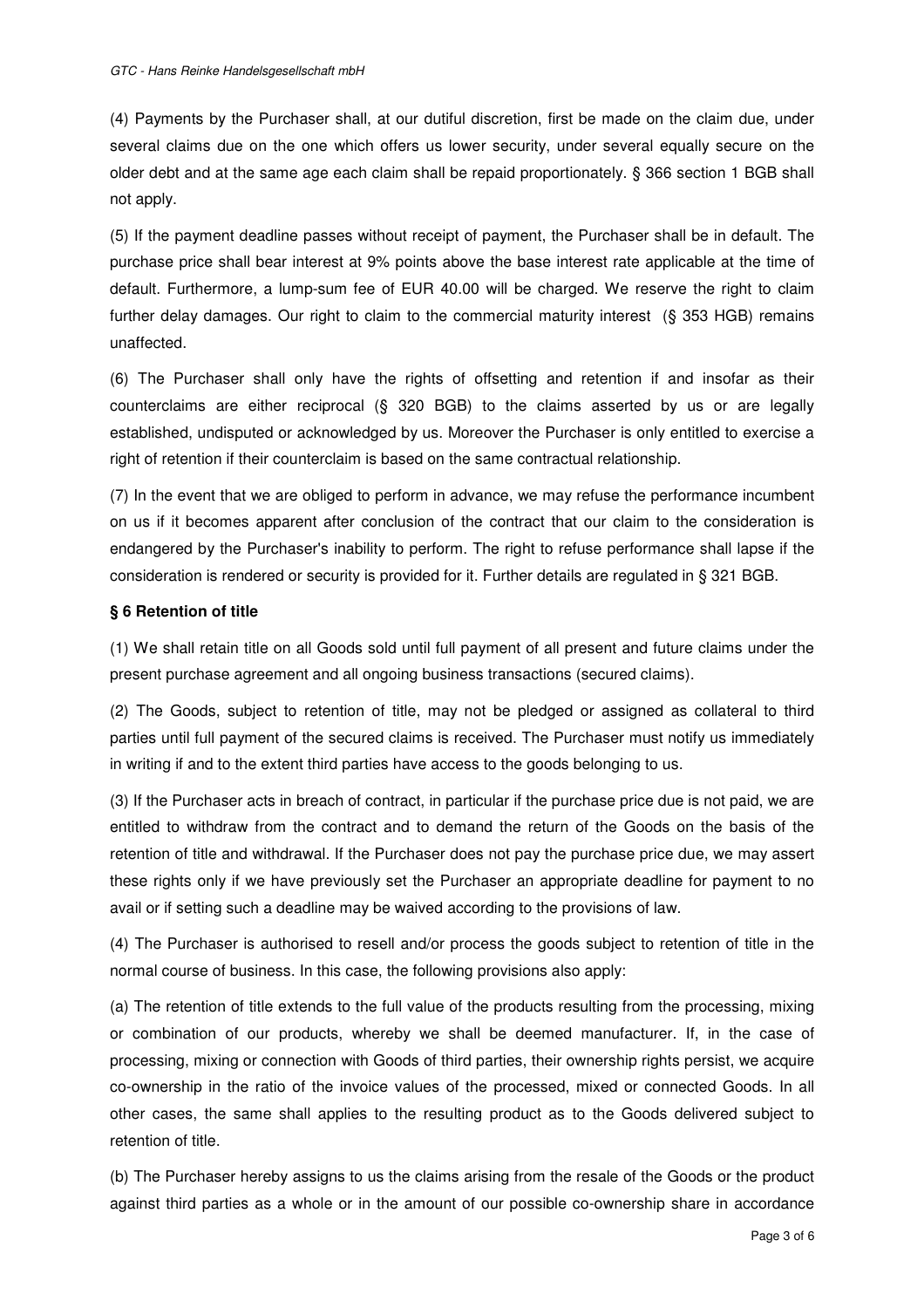with the preceding paragraph. We herewith accept this assignment. The obligations of the Purchaser mentioned in section 2 above shall also apply in respect of the assigned claims.

(c) In addition to us, the Purchaser shall remain entitled to collect these claims. We undertake not to collect the debt as long as the Purchaser fulfils its payment obligations to us, does not fall into arrears, has not made any application to open insolvency proceedings, or there is no other fact preventing it from making its payments. If this is the case, we can demand that the Purchaser inform us of the assigned claims and their debtors, provide all information necessary for collection, hand over the relevant documents, and inform the debtors (third parties) of the assignment.

(d) If the realisable value of the securities exceeds our claims by more than 10%, we may at our discretion release the securities at the Purchaser's request.

# **§ 7 Defect claims of the Purchaser**

(1) The statutory provisions shall apply to the Purchaser's rights regarding material defects and deficiencies, unless otherwise stipulated below.

(2) The product descriptions designated as such, in particular the price lists in the most current version in each case, which were made available to the Purchaser up to the conclusion of the contract, are regarded as an agreement on the quality of the goods. The Goods shown as "special items" are considered to be of the lowest quality, irrespective of their actual condition.

(a) No guarantee is given that the Goods are suitable for the use for which they are intended or used.

(b) In principle, the Goods shall only be delivered as individual items and not of an average type and quality ("Tel Quel"). Hand and collection samples do not constitute a master sample. Customary commercial deviations in colour and surface are possible and do not constitute a defect.

 (3) The ability of the Purchaser to make warranty claims requires its compliance with its statutory obligation (per §§371, 381 HGB) to examine the Goods and give notice of any non-conformity. If a defect is identified during the inspection or at a later point, we must be notified in writing immediately after its discovery. The notification is deemed immediate if it is made within 8 days of receipt of the goods, whereby the timely dispatch of the notification will be sufficient to meet the deadline. Irrespective of this obligation of immediate examination and notification, the Purchaser shall send the Seller written notice of all apparent defects (including wrong deliveries and short deliveries) within two weeks of receipt of delivery. If the Purchaser fails to carry out the proper inspection and/or provide proper notification of such defects, our liability for all other defects is excluded.

(4) If the delivered item is defective, the Purchaser may demand as remedial performance (rectification) either remedy of the defect (rectification) or delivery of a flawless item (replacement), at its discretion.

(5) The Purchaser shall allow us the necessary time and opportunity to make any remedy required and shall in particular hand over the defective Good in question for our own inspection. In the case of a replacement delivery, the Purchaser shall return the defective Goods as required by law.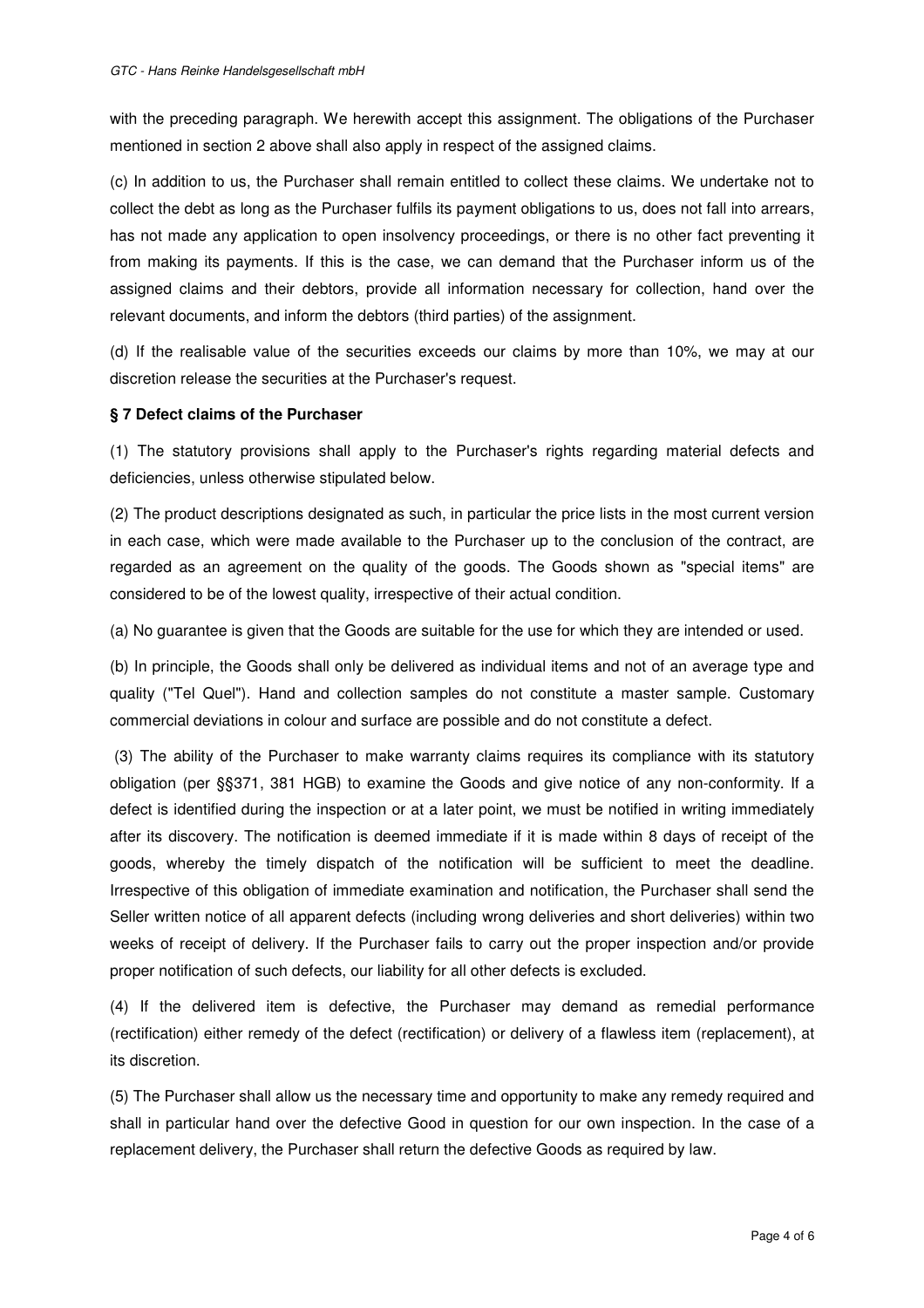(6) We shall bear the expenses necessary for the purpose of the inspection and remedy, in particular transport, logistics, work and material costs, if a defect actually exists. However, if the Purchaser's request to remedy a defect turns out to be unjustified, we can demand compensation from the Purchaser for the resulting costs, unless the Purchaser is not responsible for the miscalculation.

(7) If the item is defective and the Purchaser has incorporated the item and its intended use into another item or attached it to another item, we can choose within a reasonable period of time if a claim is made against us for subsequent performance, whether we reimburse to the Purchaser the necessary expenses for removing the defective and the installation or attachment of the repaired or delivered defect-free replacement item (work) or whether we instead carry out this work ourselves or have it carried out at our own expense (self-performance). If we do not exercise this option within a reasonable period of time, it expires. If we decide to do it ourselves, the Purchaser can set us a reasonable deadline for performance. If this period expires without result, the Purchaser is entitled to carry out the work themselves or to have it carried out. In this case our right of self-execution expires and the Purchaser can carry out this work at our expense. We shall then be obliged to reimburse the necessary expenses incurred by the Purchaser as a result of the work. Our right to determine the type of subsequent performance in accordance with § 439 section 4 BGB for reason of disproportionality remains unaffected. If the Purchaser carries out the work themselves or commissions a contractor for this purpose, they must note that they only have a claim to reimbursement of the "necessary" expenses. It is therefore in their own interest to keep costs as low as possible and to look for a costeffective solution.

(8) The Purchaser may withdraw from the contract or reduce the purchase price if the remedy fails or if a reasonable deadline for the remedy set by the Purchaser expires unsuccessfully or is not required according to the statutory provisions. There shall, however, be no right to withdraw if the defect is negligible.

(9) Any claims from the Purchaser for damages or reimbursement of expenses incurred shall only be asserted in accordance with §8 and are otherwise excluded.

# **§ 8 Other liabilities**

(1) Insofar as not otherwise stipulated in these GSC, including the following provisions, we assume liability according to the relevant statutory regulations in case of a breach of our contractual and noncontractual duties.

(2) We shall only be liable for damages or reimbursement of expenses – irrespective of their legal grounds – in case of intent or gross negligence. In case of simple negligence, we shall only be liable

a) for damages arising from injury to life, body or health,

b) damage resulting from the breach of material contractual obligations (obligation the proper fulfilment of which constitutes a condition sine qua non and on the fulfilment of which the contractual party regularly relies and may rely); in this case our liability is however limited to the reimbursement of the foreseeable, typically occurring damages.

These provisions do not change the legally prescribed distribution of the burden of proof.